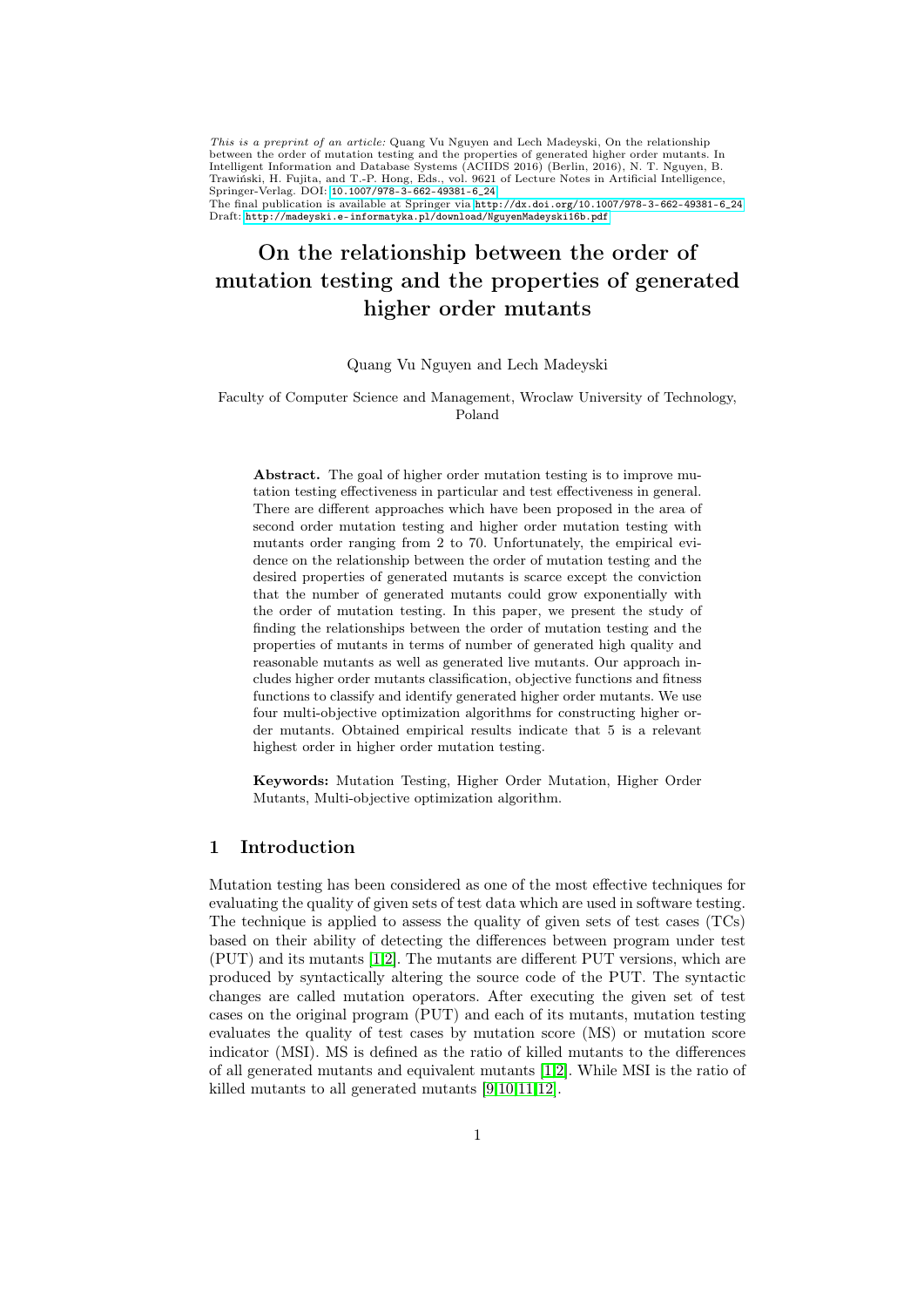Many approaches (e.g., selective mutation, sampling mutation and weak mutation) have been proposed to overcome limitations of mutation testing [\[6,](#page-8-2)[14\]](#page-9-4). Higher order mutation testing, an idea of Jia and Harman in 2009 [\[5,](#page-8-3)[3\]](#page-8-4), is one of the most promising solutions. Instead of using only one simple change as the traditional mutation testing [\[1](#page-8-0)[,2\]](#page-8-1), higher order mutation testing uses more complex changes to generate mutants by applying two or more mutation operators. An n-order mutant is created by n mutation operators, for example, it can be generated by combining n first order mutants. Hence, higher order mutants reflect more realistic complex faults and can be harder to kill than first order mutants [\[5,](#page-8-3)[3](#page-8-4)[,8,](#page-9-5)[4\]](#page-8-5). Strongly subsuming higher order mutants (HOMs) [\[5,](#page-8-3)[3\]](#page-8-4) can be used to replace all of n constituent first order mutants (FOMs). This is not only without loss of test effectiveness but potentially can reduce the cost of mutation testing execution by reducing the number of generated mutants.

Equivalent mutant is the one that has the same semantic meaning as the original program and thus cannot be detected any test suite [\[1,](#page-8-0)[2\]](#page-8-1). Higher order mutation testing can also be helpful to overcome equivalent mutants problem (EMP) [\[12\]](#page-9-3) which is a serious, long-standing problem of mutation testing.

In this paper, our research focuses on finding the "relevant highest order" of higher order mutants based on the relationships between the order of mutation testing and the properties of mutants. We apply multi-objective optimization algorithms to search for valuable HOMs and investigate the relationships between the order of mutation testing and the properties of mutants in term of ability for constructing high quality and reasonable HOMs, as well as generating live HOMs. High quality and reasonable HOM, one of 11 HOM types that were classified by us [\[15](#page-9-6)[,16\]](#page-9-7), is a HOM which is harder to kill than any constituent FOMs and is only killed by the subset of the intersection of set of test cases that kill each constituent FOM. This definition is the same as the definition of Strongly subsuming and coupled HOM in the classification by Harman et al. [\[5](#page-8-3)[,3\]](#page-8-4) which we extended. Live mutants are the mutants which cannot be killed by the given test suite but could be killed by new quality TCs [\[17\]](#page-9-8). In this case, we have to create new TCs to improve the fault detection effectiveness of the existing set of TCs.

The rest of the paper is organized as follows. Section 2 is the overview of the proposed approaches in higher order mutation testing. Section 3 presents the experiment goals, the multi-objective optimization algorithms and implementation details. Section 4 includes the results to answer the posed research questions. The last section includes the conclusions and further work.

# 2 Related work

Second order mutation testing is a specific case of higher order mutation testing. According to results of works on second order mutation testing, not only at least 50% of mutants were reduced [\[19](#page-9-9)[,18,](#page-9-10)[12\]](#page-9-3) without loss of effectiveness of testing, but also the number of equivalent mutants can be reduced (i.e. the reduction in the mean percentage of equivalent mutants passes from about 18.66% of total of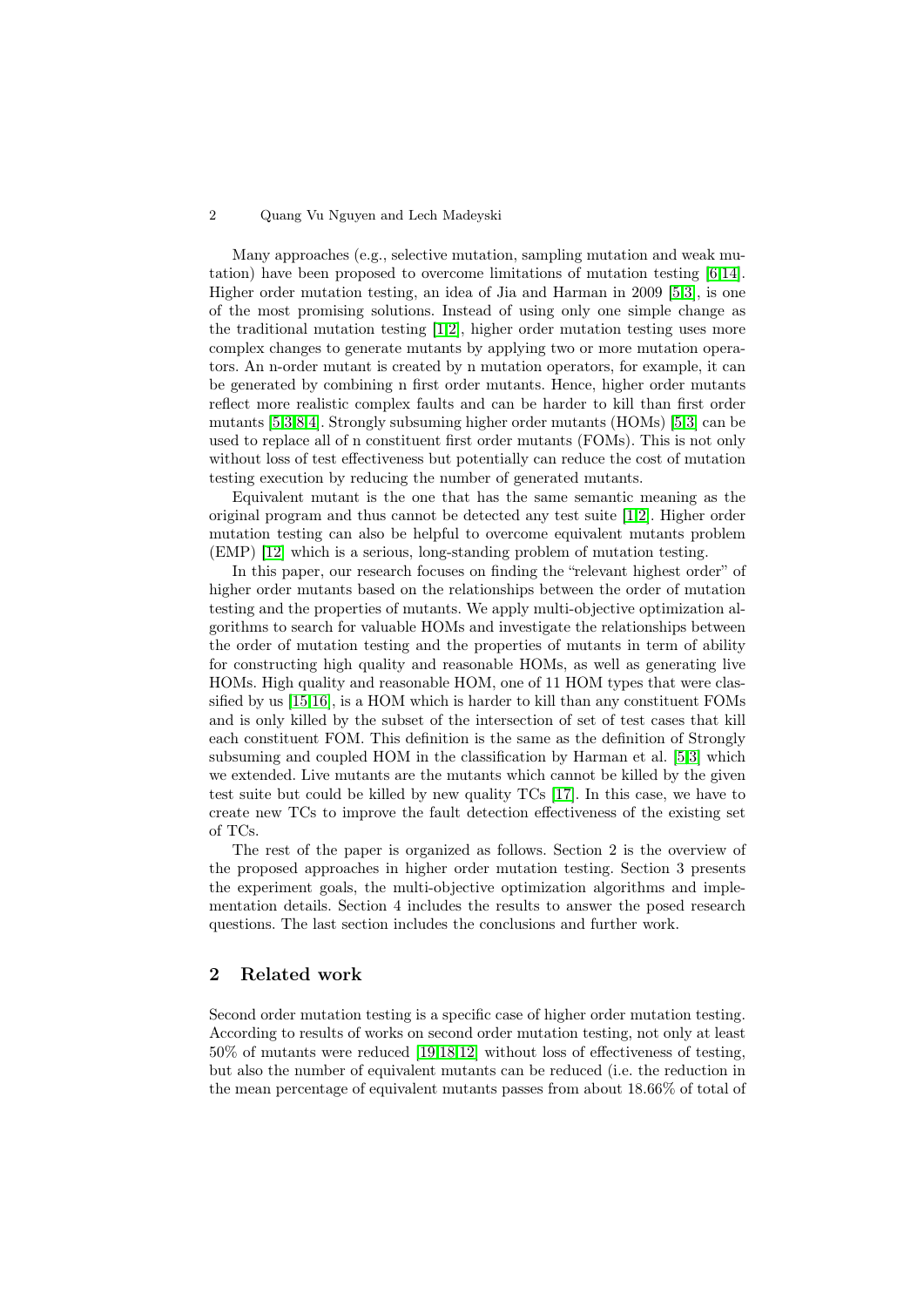FOMs to about 5% of total of HOMs [\[19\]](#page-9-9) or the mean reduction of equivalent HOMs is about 50% compared with FOMs [\[12\]](#page-9-3)) and generated second order mutants can be harder to kill than first order mutants [\[12\]](#page-9-3)[\[19\]](#page-9-9)[\[18\]](#page-9-10)[\[7\]](#page-9-11).

In 2009, Jia and Harman [\[5\]](#page-8-3)[\[3\]](#page-8-4) defined a new paradigm for mutation testing higher order mutation testing—and the rules to classify HOMs. They then used search-based optimization algorithms to find and evaluate the proportion of subsuming, as well as strongly subsuming HOMs to all generated HOMs. Their experiments showed approximately 15% of all found Subsuming HOMs are strongly subsuming HOMs and they also indicated that finding such HOMs may not be too difficult. The highest order of their experiment is 9 and they summarized that "the highest order mutants may find application in attempts to reduce mutation effort because they subsume the largest number of FOMs" [\[3\]](#page-8-4).

Langdon et al. [\[8\]](#page-9-5) suggested inserting "semantically close" faults instead of inserting "syntactically close" faults to the original program under test in order to produce better mutants. Their opinions are based on the claim of Purushothaman and Perry [\[20\]](#page-9-12), who indicated that a modification made to fix one real fault needs several source code changes. From analysis of the relationship between syntax and semantics, Langdon et al. [\[8\]](#page-9-5) introduced two objectives, small semantic distance and minimum syntactic changes, which were applied using NSGA-II multi-objective optimization algorithm. Their goal is to find higher order mutants that represent more realistic complex faults and are harder to kill. The highest order of their experiment is 70 and the number of mutants grows exponentially with order.

Omar et al. [\[17\]](#page-9-8) presented the approach using search-based algorithms for finding subtle HOMs with a new objective function to identify subtle HOMs. They defined subtle HOMs as HOMs that are not killed by a given set of test cases but can be killed by other new test cases. They set up different maximum orders for each algorithm. For example, 25 is the maximum HOM degree for Random Search Algorithm and 15 is the maximum HOM degree for Genetic Algorithm. Their results indicate that the ability in finding subtle HOMs of lower degrees or higher degrees belongs to different algorithms [\[17\]](#page-9-8).

In our previous work [\[15,](#page-9-6)[16\]](#page-9-7), with 15 being the highest considered degree of mutants, we used multi-objective optimization algorithms for finding valuable high quality and reasonable HOMs (strongly subsuming and coupled HOMs) based not only on a new classification of HOMs but also new objective and fitness functions. The results indicated that our approach can be useful in searching for available high quality and reasonable HOMs, and among them, eNSGA-II is one of the best algorithms. In this paper we use the classification of HOMs, as well as objective and fitness functions proposed by us [\[15,](#page-9-6)[16\]](#page-9-7). There are eleven categories of HOMs (see Table [1\)](#page-2-0) and they are identified on a basis of the values of 4 fitness functions [\[15\]](#page-9-6)[\[16\]](#page-9-7).

<span id="page-2-0"></span>Table 1: Eleven categories of HOMs (see [\[16\]](#page-9-7) for details)

Name HOM is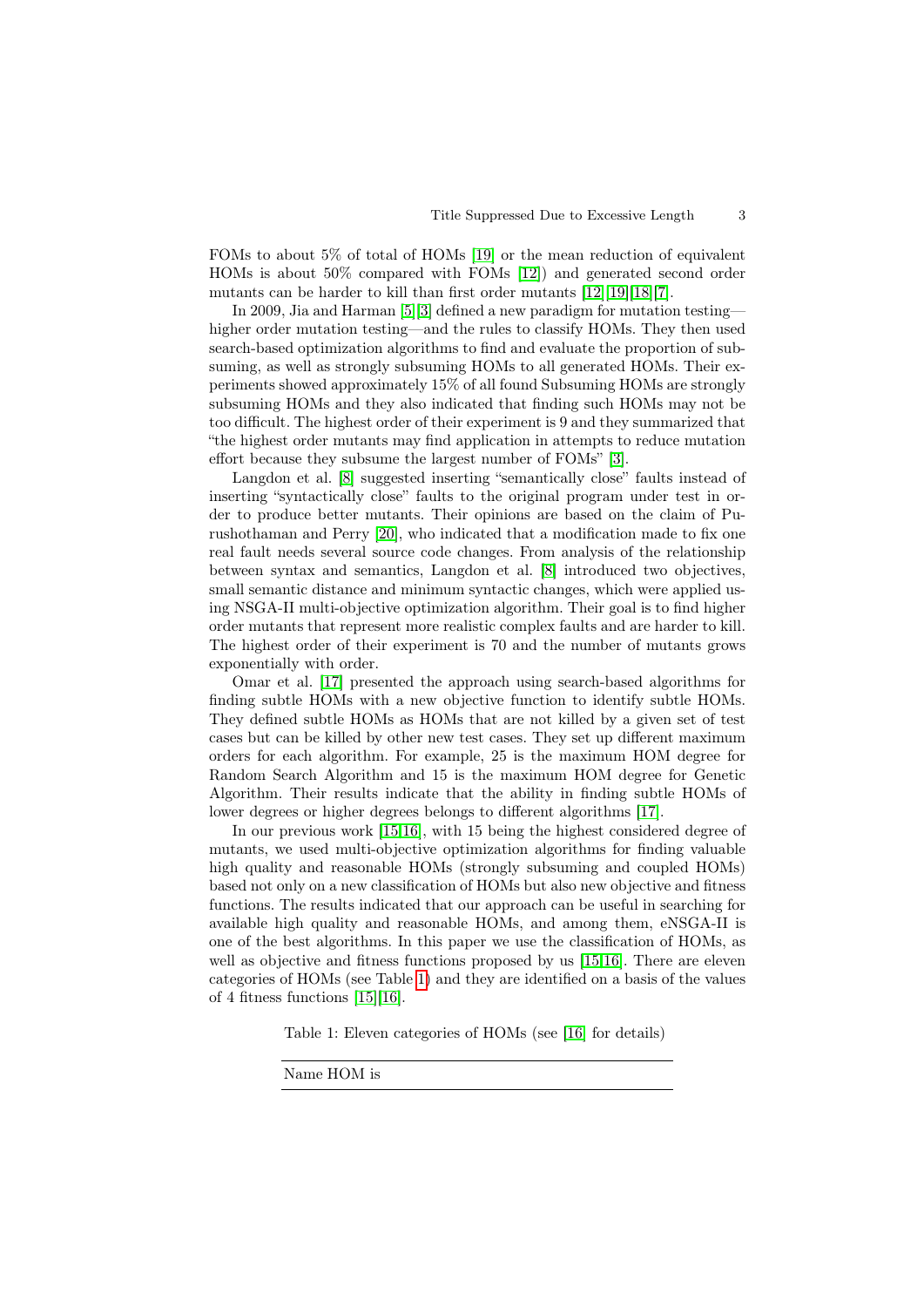- H1 Live (potentially equivalent) Mutant  $(T_H$  is null)
- H2 Non-Quality, Un-Reasonable and With New TCs
- H3 Non-Quality, Un-Reasonable and With Mixed TCs
- H4 Non-Quality, Reasonable and With New TCs
- H5 Non-Quality, Reasonable and With Mixed TCs
- H6 Non-Quality, Reasonable and With Old TCs
- H7 High quality and Reasonable
- H8 Quality, Reasonable and With Mixed TCs
- H9 Quality, Reasonable and With Old TCs
- H10 Quality, Un-Reasonable and With Old TCs
- H11 Quality, Un-Reasonable and With Mixed TCs

H1 category describes live (and potentially equivalent) mutants, which cannot be killed by the given set of test cases.

## 3 Experiment goals and set up

#### 3.1 Goals

The study will answer the research questions posed as follows:

RQ1. What are the ratios of number of HOMs in the identified mutant categories (H1-H11) to all generated HOMs for different orders?

By means of this question, we want to obtain the number of generated HOMs in the identified mutant categories. A number of generated HOMs will be collected and classified according to the kind of HOMs and according to the order of HOMs.

RQ2. What are the ratios of high quality and reasonable HOMs (H7) to all generated HOMs for different orders?

This question is, in fact, a part of the previous research question focused on a kind of mutants being of special interest. The aim is to obtain the frequency of generating high quality and reasonable HOMs (H7). Such mutants not only reflect harder to kill, realistic, complex faults but also could be used to replace all of its constituent FOMs.

RQ3. What are the ratios of "live (potentially equivalent) mutants" (H1) to all generated HOMs for different orders?

Answering this question may shed some light while trying to find the relevant highest order of mutation testing.

## 3.2 Experimental units and material

In this study we use the same mutation testing tool for Java called Judy, including also multi-objective optimization algorithms for searching HOMs, and three different projects under test for this study as in our previous works [\[15,](#page-9-6)[16\]](#page-9-7).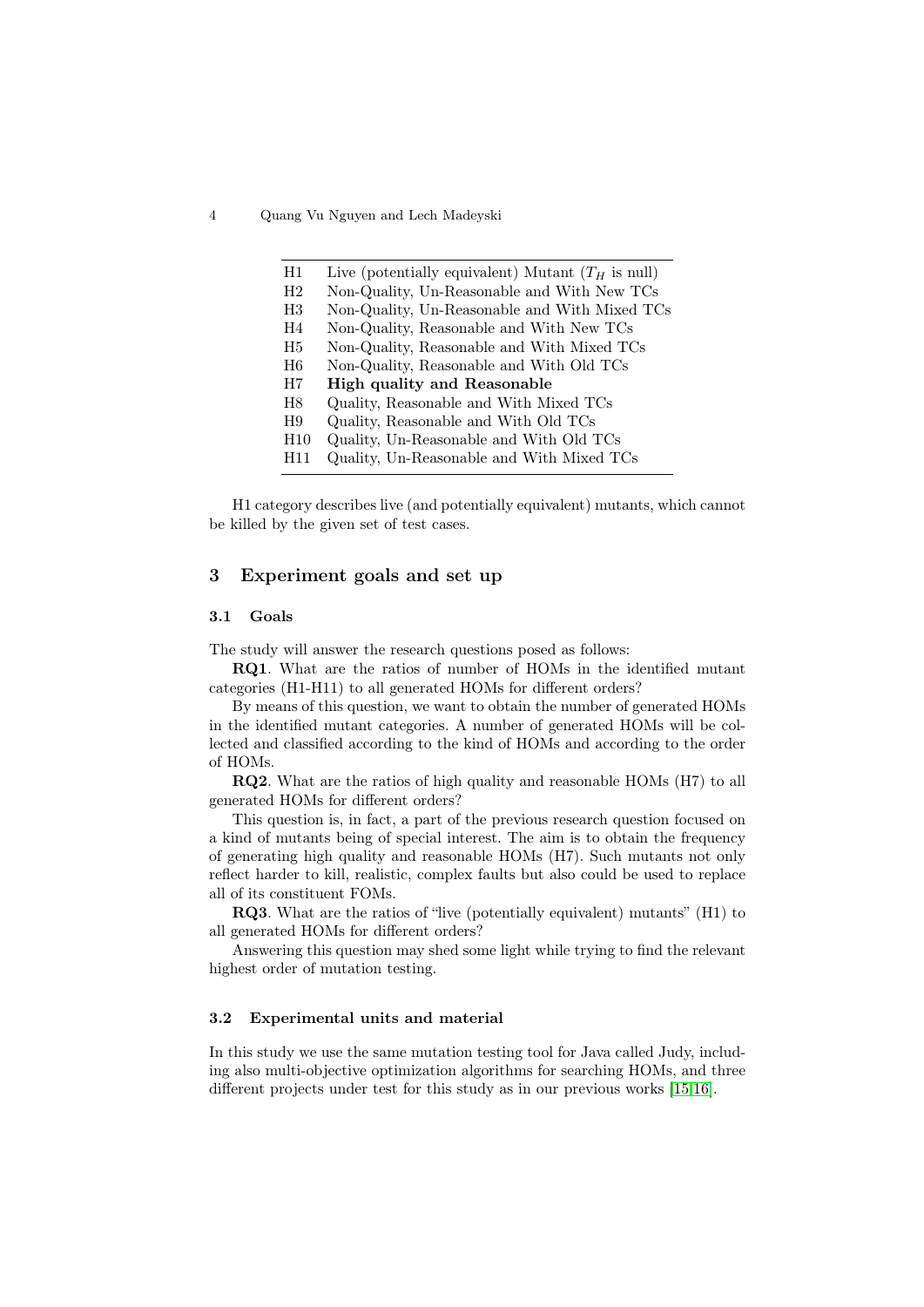Judy[1](#page-4-0) [\[12](#page-9-3)[,13\]](#page-9-13) mutation testing tool for Java not only provide the large set of mutation operators but also has build-in support for HOMs generation, higher order mutation testing execution and mutation analysis.

Four multi-objective optimization algorithms (NSGA-II, eNSGA-II, NSGA-III and eMOEA) are implemented to produce and evaluate HOMs based on our objective and fitness functions [\[16\]](#page-9-7).

In our empirical study, we use three projects under test (PUT) [\[16\]](#page-9-7), which are real-world software projects. Table [2](#page-4-1) shows lines of code (LOC), number of classes (NOC) and number of given test cases (NOT) of the three selected open source projects.

Table 2: Software projects under test

<span id="page-4-1"></span>

| Project Under Test (PUT)                                                                              | LOC NOC NOT         |                    |
|-------------------------------------------------------------------------------------------------------|---------------------|--------------------|
| BeanBin <sup>2</sup><br>Barbecue <sup>3</sup><br>JWBF (Java Wiki Bot Framework) <sup>4</sup> 13572 51 | 5925 72<br>23996 57 | 68.<br>-190<br>305 |

## 3.3 Approach

We set out the experimental procedure as follows (for each software, we run each algorithm 3 times, after then we calculate the average numbers to evaluate):

```
for each software under test do
    for each algorithm do
        loop 3 times
            . generate all possible FOMs by applying
            the set of Judy mutation operators
            . set objective and fitness functions
            for each multi-objective optimization algorithm do
                . set population Size =100. set maxMutationOrder =15. from set of FOMs, generate and evaluate HOMs,
                guided by objectives and fitness functions
                . calculate the numbers to answer RQs
            end for
        end loop
        . calculate the mean values
    end for
end for
```
<span id="page-4-0"></span> $^{\rm 1}$ http://www.mutationtesting.org/

<span id="page-4-2"></span><sup>2</sup> http://beanbin.sourceforge.net

<span id="page-4-3"></span><sup>3</sup> http://barbecue.sourceforge.net

<span id="page-4-4"></span><sup>4</sup> http://jwbf.sourceforge.net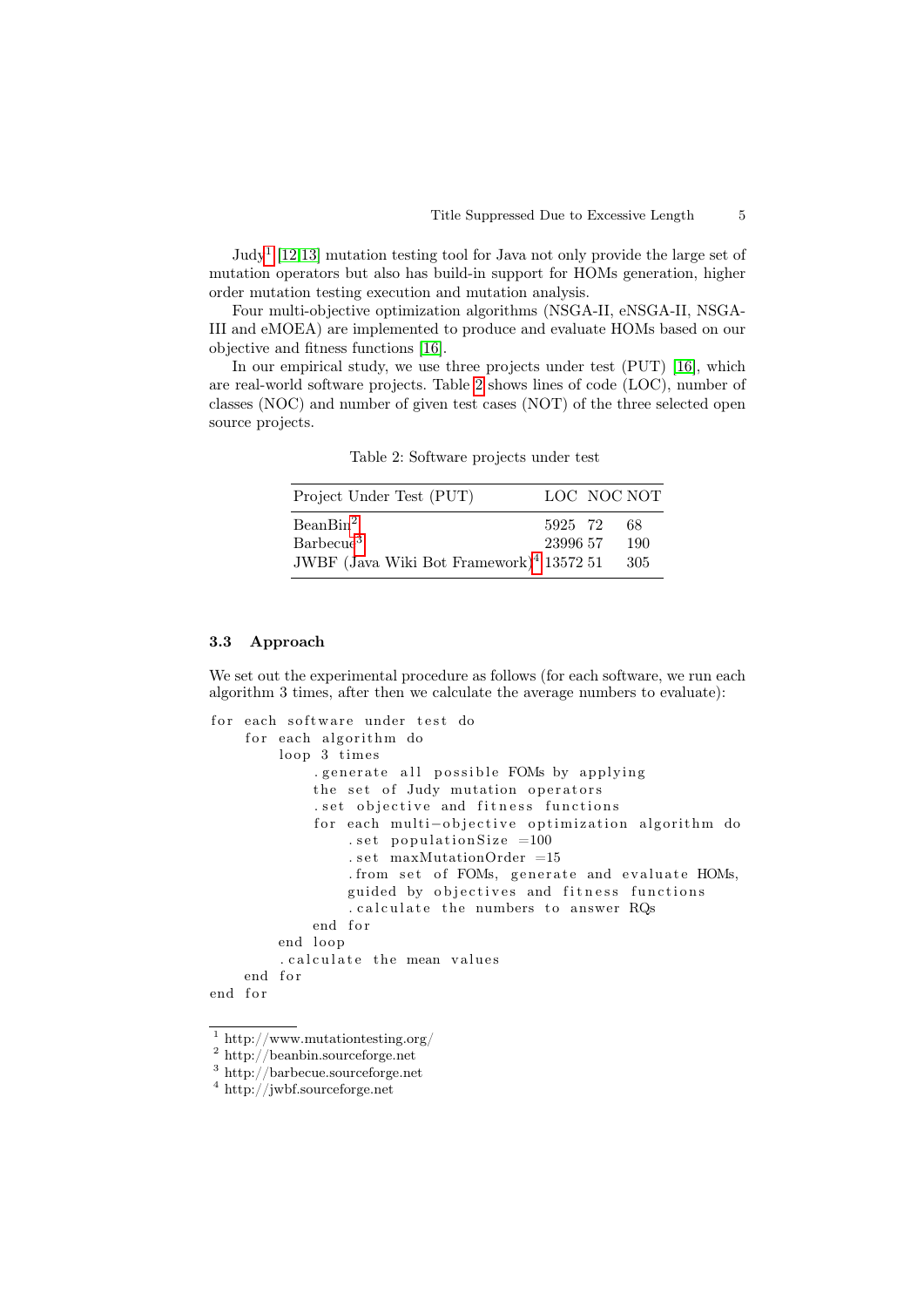# 4 Results and analysis

The maximum mutation order in our experiment is 15. Differences in the source code of the three SUTs resulted in some variations in mutation operators finally used to generate HOMs [\[15\]](#page-9-6)[\[16\]](#page-9-7).

## Answer to RQ1

To answer this question, we calculate the ratios of number of HOMs in each of the identified mutant categories (H1-H11) to all generated HOMs (see Table [3\)](#page-5-0), as well as the ratios of number of HOMs of a particular order (2-15) to all generated HOMs (see Table [4\)](#page-5-1).

<span id="page-5-0"></span>Table 3: The ratios of number of HOMs in the identified mutant categories to all generated HOMs [%]

|                |       |       | HOMs eMOEA NSGAII eNSGAII NSGAIII |              |
|----------------|-------|-------|-----------------------------------|--------------|
| H1             | 35.58 | 34.16 | 37.61                             | 34.26        |
| H <sub>2</sub> | 0.06  | 0.06  | 0                                 | 0.14         |
| H <sub>3</sub> | 5.11  | 6.72  | 4.18                              | 6.28         |
| H <sub>4</sub> | 4.32  | 3.66  | 6.89                              | 4.81         |
| H <sub>5</sub> | 0.33  | 0.59  | 0                                 | 0.2          |
| H <sub>6</sub> | 46.45 | 46.11 | 38.46                             | 45.41        |
| H7             | 3.68  | 4.12  | 6.18                              | 3.62         |
| H <sup>8</sup> | 0.06  | 0     | 0                                 | $\mathbf{0}$ |
| H <sub>9</sub> | 0.26  | 0.45  | 0.71                              | 0.4          |
| H10            | 3.54  | 3.53  | 4.75                              | 4.16         |
| H11            | 0.59  | 0.59  | 1.18                              | 0.73         |
|                |       |       |                                   |              |

<span id="page-5-1"></span>Table 4: The ratios of number of HOMs of a particular order (2-15) to all generated HOMs [%]

|    |          |       | Order eMOEA NSGAII eNSGAII NSGAIII |          |
|----|----------|-------|------------------------------------|----------|
| 2  | 11.65    | 12.57 | 9.34                               | 12.18    |
| 3  | 15.67    | 14.70 | 14.12                              | 14.82    |
| 4  | 14.69    | 16.11 | 14.01                              | 14.94    |
| 5  | 13.57    | 15.08 | 14.73                              | 12.56    |
| 6  | 11.07    | 8.93  | 7.44                               | 9.39     |
| 7  | 7.81     | 6.93  | 7.08                               | 8.53     |
| 8  | 5.96     | 5.57  | 3.34                               | 5.22     |
| 9  | 4.13     | 4.47  | 5.28                               | 4.31     |
| 10 | 3.60     | 4.08  | 3.13                               | 3.51     |
| 11 | 2.10     | 2.52  | 5.14                               | 3.37     |
| 12 | 3.01     | 3.55  | 5.03                               | 2.84     |
| 13 | 2.81     | 1.49  | 4.67                               | $3.31\,$ |
| 14 | $1.63\,$ | 2.19  | 3.47                               | 2.38     |
| 15 | 2.30     | 1.81  | 3.22                               | 2.64     |
|    |          |       |                                    |          |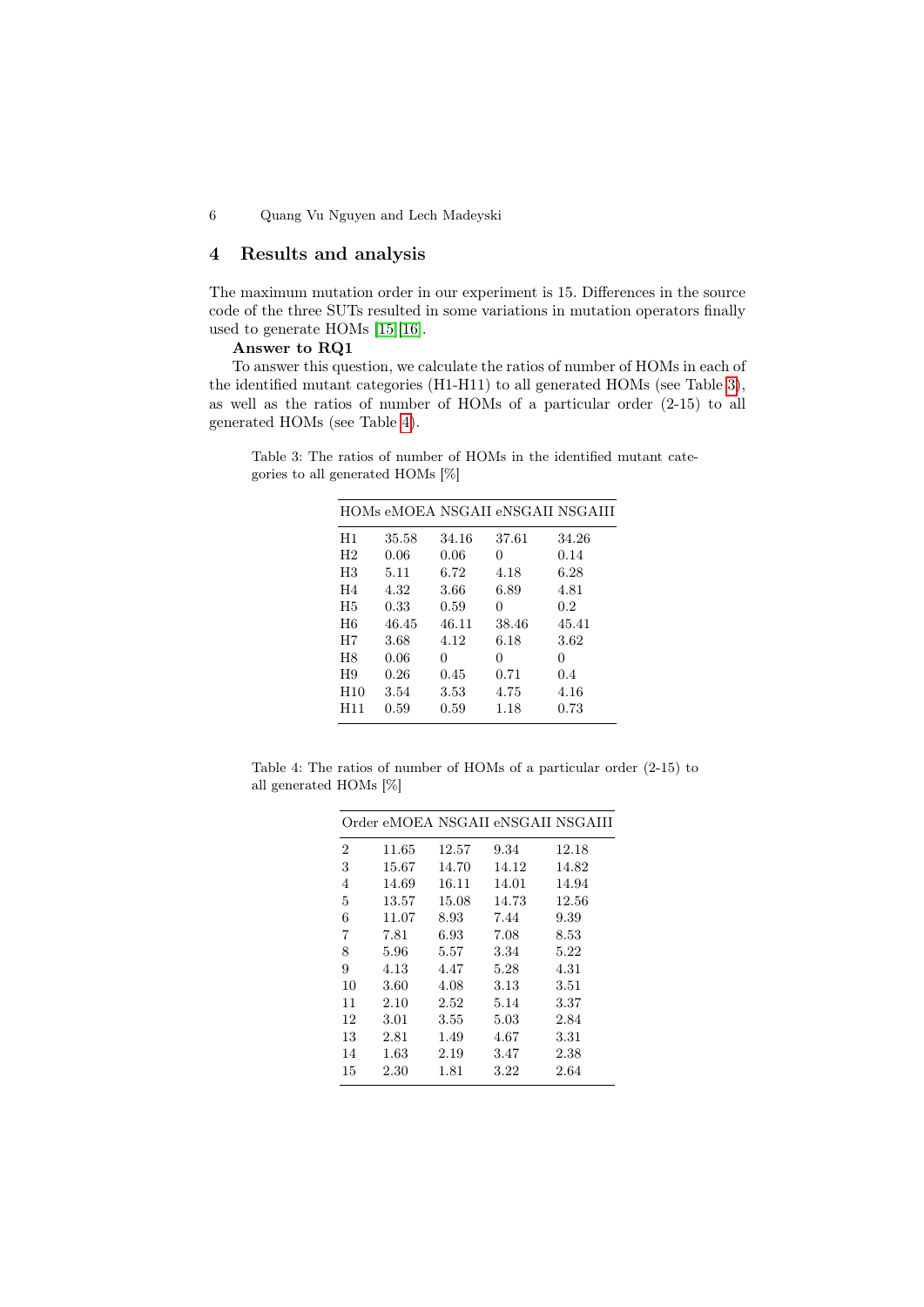

The ratios of number of HOMs in the identified mutant categories to all generated HOMs are similar for four algorithms, see also Figure [1.](#page-6-0)

<span id="page-6-0"></span>Fig. 1. The ratios of number of (H1-H11) to all generated HOMs [%]

The mean ratio of H1 mutants to all HOMs is around 35% and the ratio of high quality and reasonable HOMs to all HOM is from 3.68% to 6.42%. H1 mutants in this case are live mutants, which cannot be killed by the given test suite but could be killed by some other new quality TCs [\[17\]](#page-9-8). We need further investigation to evaluate whether the HOMs are really equivalent mutants or not. It includes creating the new quality TCs to detect the difference between PUT and its non-equivalent mutants which belong to the set of live mutants.

A high number of H6 (see Table [3](#page-5-0) and Figure [1\)](#page-6-0) shows that there are many generated HOMs which are more difficult to be killed than FOMs and only be killed by TCs belonging to the union of sets of TCs that can kill their constituent FOMs, except the TCs that can kill simultaneously all their constituents. The ratio of total of reasonable HOMs (H4-H9) to all of generated HOMs is fairly high, over 55% of total generated HOMs. This indicates that we can find the mutants that are harder to kill and more realistic (reflecting real, complex faults) than FOMs by applying multi-objectives optimization algorithm. Approximately 9% of reasonable HOMs (H4-H9) are classified as high quality and reasonable HOMs (H7). This number is high because the ratio of all reasonable HOMs to all generated HOMs is quite a large.

Table [4](#page-5-1) describes the ratios of generated HOMs of a particular order to all of generated HOMs. The results indicated that generally for lower orders the number of generated HOMs is larger than for higher orders, for all of our four search-based algorithms.

#### Answer to RQ2

High quality and reasonable HOMs (H7) are the HOMs which are more realistic complex faults and harder to kill than any FOMs [\[16,](#page-9-7)[15\]](#page-9-6). In addition, using them to replace all of its constituent FOMs leads to reducing testing costs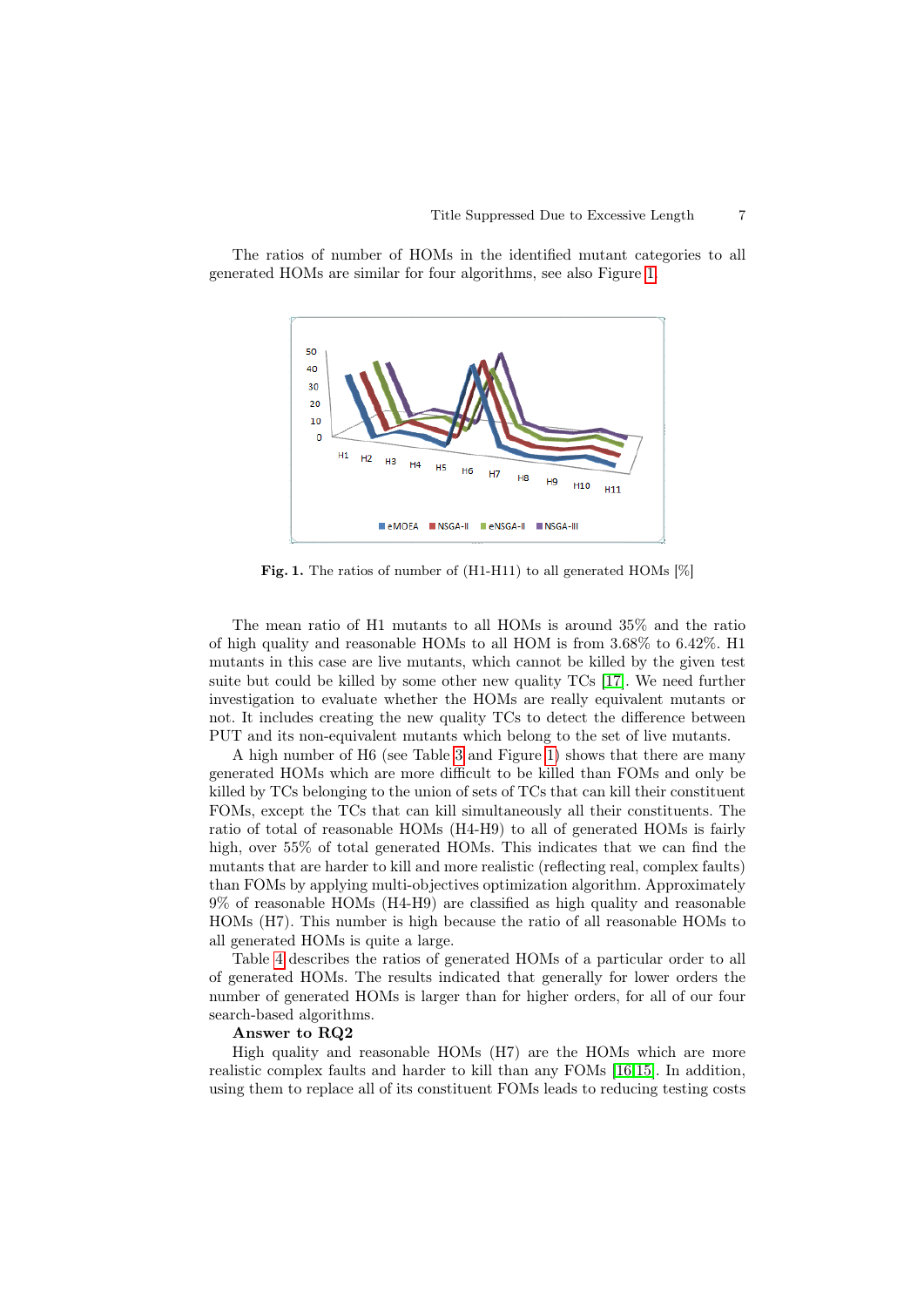without loss of test effectiveness. Obtained empirical results show that we can find high quality and reasonable HOMs from the 2nd-order to the 5th. For the 6th-order, as well as for higher orders, generated high quality and reasonable HOMs are rare. There is lack of high quality and reasonable HOMs in many cases (see Table [5\)](#page-7-0). As a result, we may conclude that higher order mutation up to the 5-th order can be rewarding wrt. searching for high quality and reasonable HOMs (H7) by applying multi-objective optimization algorithms.

Table 5: The mean ratios of H7 to all generated HOMs per order [%]

<span id="page-7-0"></span>

| Order                                                                           | 3 4 5 6 7 8 9 10 11 12 13 14 15 |  |  |  |  |  |  |
|---------------------------------------------------------------------------------|---------------------------------|--|--|--|--|--|--|
| eMOEA 11.80 6.27 5.76 1.88 0.53 0.00 0.99 0.00 1.64 0.00 0.00 0.00 0.00 0.00    |                                 |  |  |  |  |  |  |
|                                                                                 |                                 |  |  |  |  |  |  |
| eNSGAII 20.38 11.96 8.46 4.88 0.00 0.00 0.00 0.00 0.00 0.00 2.14 0.00 0.00 0.00 |                                 |  |  |  |  |  |  |
| NSGAIII 13.05 6.69 3.98 1.11 0.00 0.70 0.00 1.38 0.00 0.00 0.00 0.00 0.00 0.00  |                                 |  |  |  |  |  |  |

#### Answer to RQ3

Table [6](#page-7-1) shows the mean ratios of live (and potentially equivalent) mutants (H1) to all produced HOMs according to orders. The number of H1 mutants is quite large–22 to 55% of the generated HOMs. Live mutants include nonequivalent mutants and equivalent mutants. Non-equivalent mutants can be killed by some new quality TCs. Equivalent mutants are really same-semanticmeaning versions of the original program under test and cannot be killed by any test suite. In this case, we need a further investigation to evaluate whether live mutants are equivalent or not (a thorough review of the possible approaches and their classification is presented by Madeyski et al. [\[12\]](#page-9-3)). This leads to creating new high quality TCs to improve the fault detection effectiveness of the existing set of test cases.

Table 6: The mean ratios of H1 to all generated HOMs per order [%]

<span id="page-7-1"></span>

| Order 2 3 4 5 6 7 8 9 10 11 12 13 14 15                                                     |  |  |  |  |  |  |  |
|---------------------------------------------------------------------------------------------|--|--|--|--|--|--|--|
| eMOEA 59.53 41.41 33.07 22.75 25.40 35.26 32.01 36.67 27.32 37.38 30.72 37.06 36.14 40.17   |  |  |  |  |  |  |  |
| NSGAII 50.54 43.59 32.53 26.13 28.91 29.97 38.33 27.39 33.33 30.77 27.32 35.06 26.55 32.26  |  |  |  |  |  |  |  |
| eNSGAII 58.85 50.13 26.41 22.68 22.71 30.46 35.48 40.82 42.53 53.85 42.86 46.15 41.24 36.67 |  |  |  |  |  |  |  |
| NSGAIII 48.45 42.24 28.82 29.54 23.89 33.26 26.62 27.65 41.24 37.06 48.95 22.16 35.83 30.08 |  |  |  |  |  |  |  |

FINDING: 5 is a relevant highest order in higher order mutation testing as the ratio of high quality and reasonable  $HOMs$  ( $H\gamma$ ) to total number of  $HOMs$ (generated using multi-objective optimization algorithms) is high for orders between 2 and 5. This ratio is low, close to zero, for orders higher than 5, while the ratio of live (and potentially equivalent) mutants to total number of HOMs is large for every order (see Figure [2\)](#page-8-6).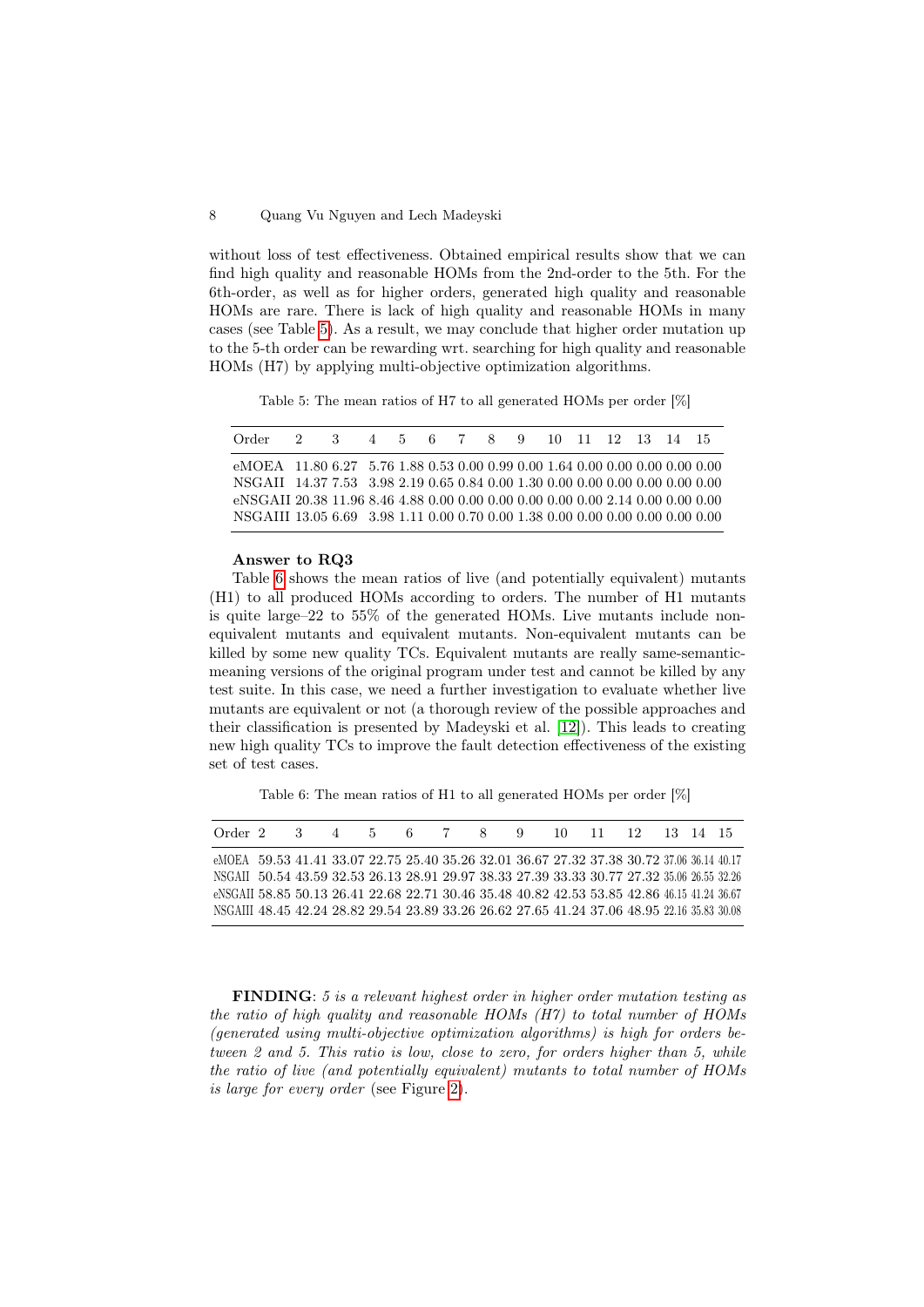

<span id="page-8-6"></span>Fig. 2. The ratios of H1 and H7 to all generated HOMs per order [%]

# 5 Conclusions and future work

In this paper, we have investigated the relationships between the order of mutation testing and the properties of generated higher order mutants. We evaluated the results on a basis of generated different kinds of HOMs (H1-H11), especially the number of generated high-quality-reasonable HOMs (H7) and the number of generated live HOMs (H1). The empirical results indicated that 5 can be a relevant highest order in higher order mutation testing.

Using only three selected projects under test (PUTs) may not be a representative sample of all Java programs in general and therefore, the results of the study may not be generalizable to all Java programs as well as other programming language. Hence further research is recommended. Nevertheless, we believe that this study is a step towards unveiling the relationship between the order of mutation testing and the properties of generated mutants represented by our classification of higher order mutants.

## References

- <span id="page-8-0"></span>1. DeMillo, R.A., Lipton, R.J., Sayward, F.G.: Hints on Test Data Selection: Help for the Practicing Programmer. IEEE Computer 11(4), 34–41 (1978)
- <span id="page-8-1"></span>2. Hamlet, R.G.: Testing Programs with the Aid of a Compiler. IEEE Transactions on Software Engineering 3(4), 279–290 (1977)
- <span id="page-8-4"></span>3. Harman, M., Jia, Y., Langdon, W.B.: A Manifesto for Higher Order Mutation Testing. In: Proceedings of the 2010 Third International Conference on Software Testing, Verification, and Validation Workshops. pp. 80–89. ICSTW '10, IEEE Computer Society, Washington, DC, USA (2010)
- <span id="page-8-5"></span>4. Jia, Y., Harman, M.: Constructing subtle faults using higher order mutation testing. In: Source Code Analysis and Manipulation. pp. 249–258 (2008)
- <span id="page-8-3"></span>5. Jia, Y., Harman, M.: Higher order mutation testing. Information and Software Technology 51(10), 1379–1393 (Oct 2009)
- <span id="page-8-2"></span>6. Jia, Y., Harman, M.: An Analysis and Survey of the Development of Mutation Testing. IEEE Transactions on Software Engineering 37(5), 649–678 (Sep 2011)